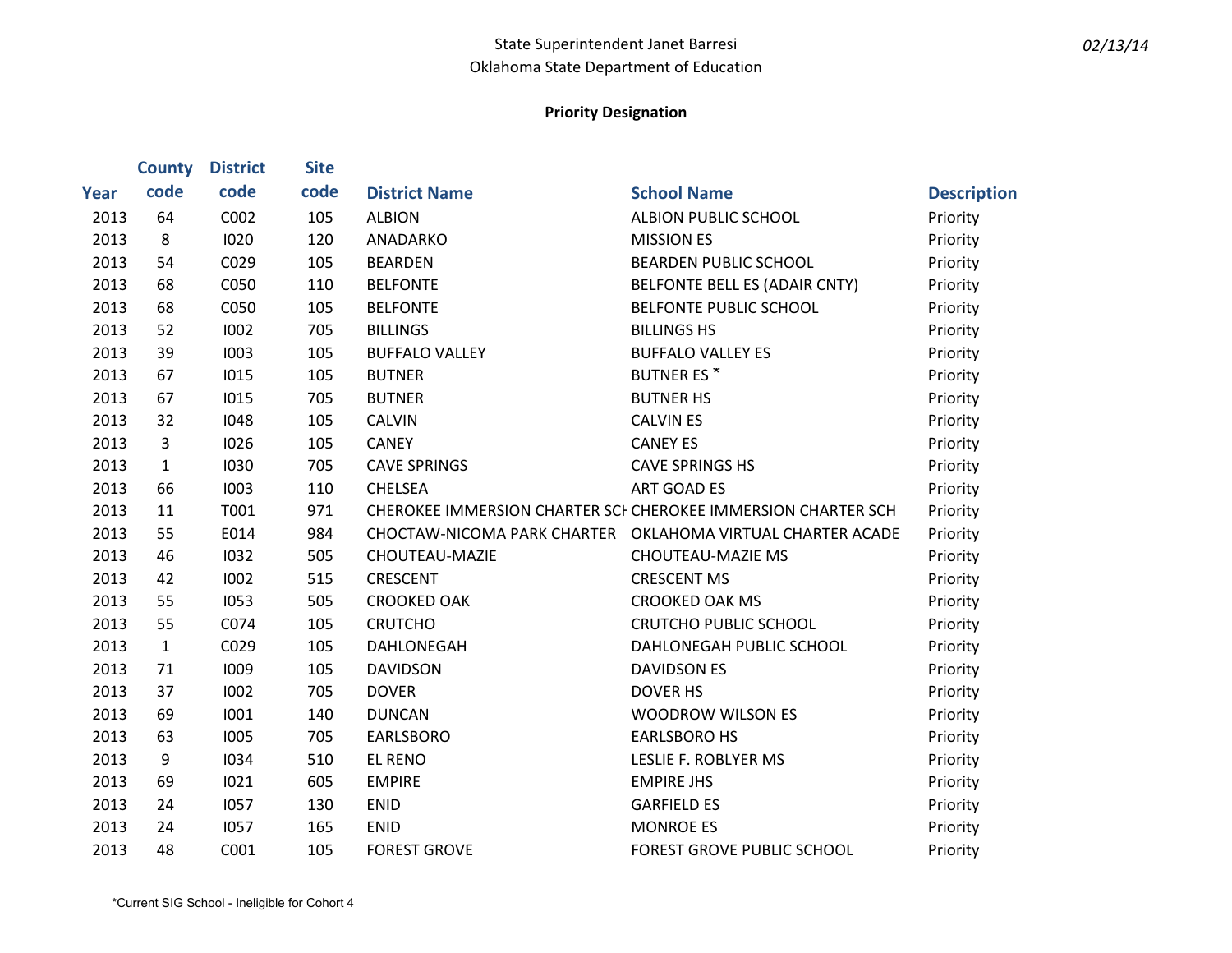| 2013 | 12           | 1002 | 105 | <b>FORT TOWSON</b>   | <b>FORT TOWSON ES</b>        | Priority |
|------|--------------|------|-----|----------------------|------------------------------|----------|
| 2013 | 66           | 1007 | 105 | <b>FOYIL</b>         | <b>FOYIL ES</b>              | Priority |
| 2013 | 23           | 1039 | 105 | GAGE                 | <b>GAGE ES</b>               | Priority |
| 2013 | 54           | 1054 | 110 | <b>GRAHAM-DUSTIN</b> | <b>DUSTIN ES</b>             | Priority |
| 2013 | 54           | 1054 | 105 | <b>GRAHAM-DUSTIN</b> | <b>GRAHAM ES</b>             | Priority |
| 2013 | 54           | 1054 | 705 | <b>GRAHAM-DUSTIN</b> | <b>GRAHAM HS</b>             | Priority |
| 2013 | 12           | C003 | 105 | <b>GRANT</b>         | <b>GRANT PUBLIC SCHOOL</b>   | Priority |
| 2013 | $\mathbf{1}$ | C032 | 105 | <b>GREASY</b>        | <b>GREASY PUBLIC SCHOOL</b>  | Priority |
| 2013 | 61           | 1011 | 705 | HAILEYVILLE          | <b>HAILEYVILLE HS</b>        | Priority |
| 2013 | 10           | 1055 | 105 | <b>HEALDTON</b>      | <b>HEALDTON ES</b>           | Priority |
| 2013 | 32           | 1035 | 510 | HOLDENVILLE          | <b>THOMAS MS</b>             | Priority |
| 2013 | 57           | 1038 | 505 | <b>HOMINY</b>        | <b>HOMINY MS</b>             | Priority |
| 2013 | 40           | 1067 | 105 | <b>HOWE</b>          | <b>HOWE ES</b>               | Priority |
| 2013 | 11           | 1016 | 105 | <b>HULBERT</b>       | <b>HULBERT ES</b>            | Priority |
| 2013 | 11           | 1016 | 615 | <b>HULBERT</b>       | HULBERT JR-SR HS (JR)        | Priority |
| 2013 | 48           | 1005 | 110 | <b>IDABEL</b>        | <b>CENTRAL ES</b>            | Priority |
| 2013 | 61           | 1025 | 715 | <b>INDIANOLA</b>     | <b>INDIANOLA HS</b>          | Priority |
| 2013 | 21           | 1001 | 305 | JAY                  | JAY UPPER ES                 | Priority |
| 2013 | 67           | C054 | 105 | <b>JUSTICE</b>       | <b>JUSTICE PUBLIC SCHOOL</b> | Priority |
| 2013 | 19           | 1031 | 105 | KELLYVILLE           | <b>KELLYVILLE ES</b>         | Priority |
| 2013 | 21           | C030 | 105 | <b>KENWOOD</b>       | <b>KENWOOD PUBLIC SCHOOL</b> | Priority |
| 2013 | 31           | 1043 | 105 | <b>KEOTA</b>         | <b>KEOTA ES</b>              | Priority |
| 2013 | 13           | 1011 | 105 | <b>KEYES</b>         | <b>KEYES ES</b>              | Priority |
| 2013 | 31           | 1013 | 105 | <b>KINTA</b>         | <b>KINTA ES</b>              | Priority |
| 2013 | 11           | C010 | 105 | <b>LOWREY</b>        | LOWREY PUBLIC SCHOOL         | Priority |
| 2013 | 35           | C007 | 105 | <b>MANNSVILLE</b>    | MANNSVILLE PUBLIC SCHOOL     | Priority |
| 2013 | 54           | 1002 | 105 | <b>MASON</b>         | <b>MASON ES</b>              | Priority |
| 2013 | 63           | 1117 | 105 | <b>MAUD</b>          | <b>MAUD ES</b>               | Priority |
| 2013 | 31           | 1037 | 105 | <b>MCCURTAIN</b>     | <b>MCCURTAIN ES</b>          | Priority |
| 2013 | 63           | 1001 | 610 | <b>MCLOUD</b>        | MCLOUD JHS                   | Priority |
| 2013 | 55           | 1037 | 105 | <b>MILLWOOD</b>      | MILLWOOD ES                  | Priority |
| 2013 | 51           | 1020 | 505 | <b>MUSKOGEE</b>      | ALICE ROBERTSON JHS          | Priority |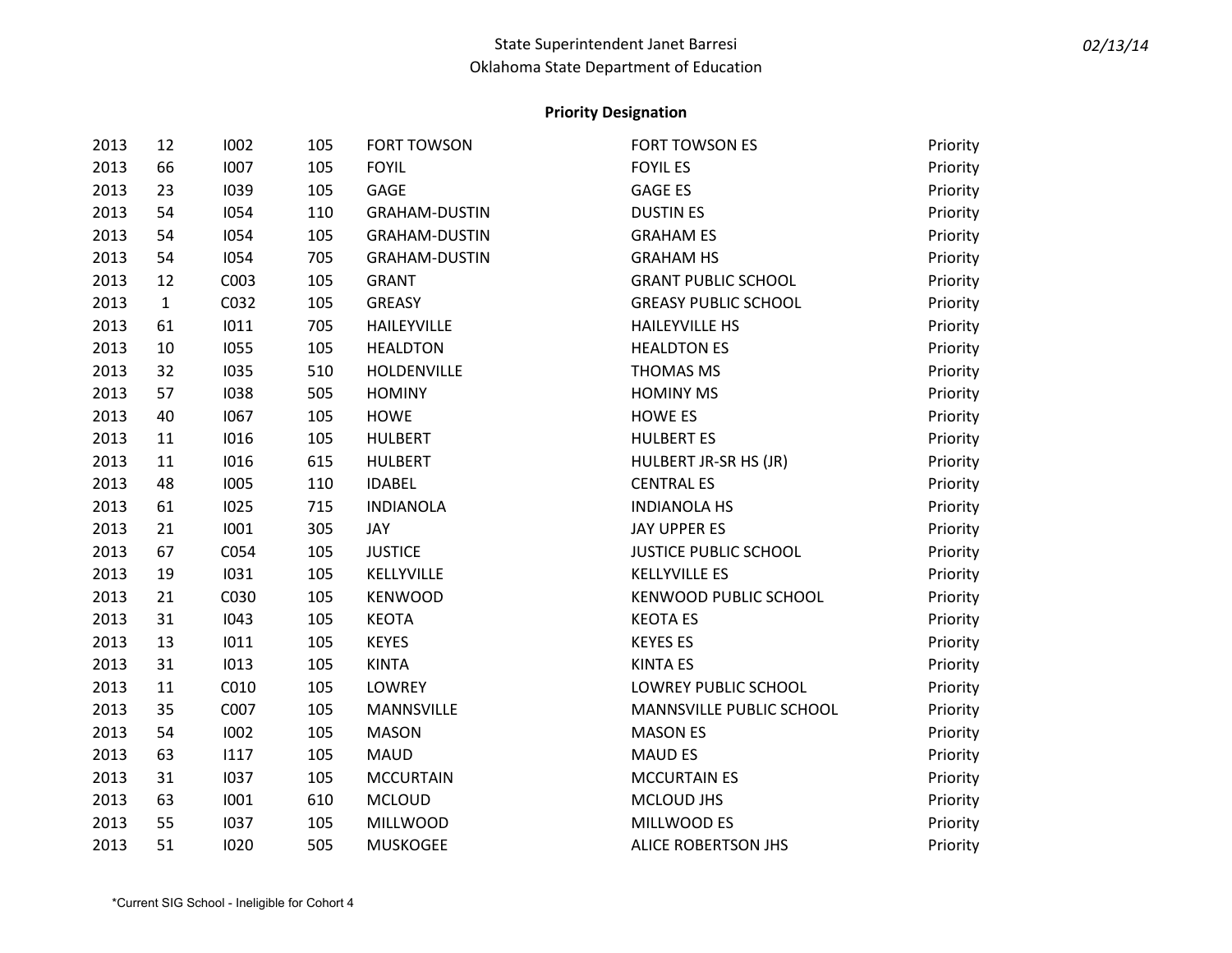| 2013 | 51 | 1020 | 130 | <b>MUSKOGEE</b>      | <b>HARRIS-JOBE ES</b>                                        | Priority |
|------|----|------|-----|----------------------|--------------------------------------------------------------|----------|
| 2013 | 51 | 1020 | 180 | <b>MUSKOGEE</b>      | <b>WHITTIER ES</b>                                           | Priority |
| 2013 | 36 | 1125 | 110 | <b>NEWKIRK</b>       | NEWKIRK-BRAMAN ES                                            | Priority |
| 2013 | 11 | C014 | 105 | <b>NORWOOD</b>       | NORWOOD PUBLIC SCHOOL                                        | Priority |
| 2013 | 73 | 1001 | 715 | <b>OKAY</b>          | OKAY HS                                                      | Priority |
| 2013 | 55 | E002 | 972 |                      | OKC CHARTER: SEEWORTH ACADEMY JUSTICE A.W. SEEWORTH ACADEMY* | Priority |
| 2013 | 55 | 1089 | 105 | OKLAHOMA CITY        | <b>ADAMSES</b>                                               | Priority |
| 2013 | 55 | 1089 | 123 | OKLAHOMA CITY        | <b>BODINE ES</b>                                             | Priority |
| 2013 | 55 | 1089 | 125 | OKLAHOMA CITY        | <b>BRITTON ES</b>                                            | Priority |
| 2013 | 55 | 1089 | 166 | <b>OKLAHOMA CITY</b> | <b>CAPITOL HILL ES</b>                                       | Priority |
| 2013 | 55 | 1089 | 150 | OKLAHOMA CITY        | <b>CESAR CHAVEZ ES</b>                                       | Priority |
| 2013 | 55 | 1089 | 707 | OKLAHOMA CITY        | <b>DOUGLASS HS</b>                                           | Priority |
| 2013 | 55 | 1089 | 512 | <b>OKLAHOMA CITY</b> | <b>DOUGLASS MS</b>                                           | Priority |
| 2013 | 55 | 1089 | 195 | OKLAHOMA CITY        | <b>EDGEMERE ES</b>                                           | Priority |
| 2013 | 55 | 1089 | 205 | OKLAHOMA CITY        | <b>EDWARDS ES</b>                                            | Priority |
| 2013 | 55 | 1089 | 210 | <b>OKLAHOMA CITY</b> | <b>EMERSON ALTERNATIVE ED. (ES)</b>                          | Priority |
| 2013 | 55 | 1089 | 710 | OKLAHOMA CITY        | <b>EMERSON ALTERNATIVE ED. (HS)</b>                          | Priority |
| 2013 | 55 | 1089 | 511 | OKLAHOMA CITY        | <b>EMERSON ALTERNATIVE ED. (MS)</b>                          | Priority |
| 2013 | 55 | 1089 | 170 | OKLAHOMA CITY        | F.D. MOON ES                                                 | Priority |
| 2013 | 55 | 1089 | 220 | OKLAHOMA CITY        | <b>FILLMORE ES</b>                                           | Priority |
| 2013 | 55 | 1089 | 244 | OKLAHOMA CITY        | <b>GREEN PASTURES ES</b>                                     | Priority |
| 2013 | 55 | 1089 | 252 | <b>OKLAHOMA CITY</b> | <b>GREYSTONE UPPER ES</b>                                    | Priority |
| 2013 | 55 | 1089 | 255 | OKLAHOMA CITY        | <b>HAWTHORNE ES</b>                                          | Priority |
| 2013 | 55 | 1089 | 260 | <b>OKLAHOMA CITY</b> | <b>HAYES ES</b>                                              | Priority |
| 2013 | 55 | 1089 | 265 | OKLAHOMA CITY        | <b>HERONVILLE ES</b>                                         | Priority |
| 2013 | 55 | 1089 | 268 | OKLAHOMA CITY        | <b>HILLCREST ES</b>                                          | Priority |
| 2013 | 55 | 1089 | 515 | <b>OKLAHOMA CITY</b> | <b>JACKSON MS</b>                                            | Priority |
| 2013 | 55 | 1089 | 518 | OKLAHOMA CITY        | JEFFERSON MS                                                 | Priority |
| 2013 | 55 | 1089 | 535 | OKLAHOMA CITY        | JOHN MARSHALL MS                                             | Priority |
| 2013 | 55 | 1089 | 295 | OKLAHOMA CITY        | LEE ES                                                       | Priority |
| 2013 | 55 | 1089 | 283 | OKLAHOMA CITY        | M.L. KING JR. ES                                             | Priority |
| 2013 | 55 | 1089 | 343 | <b>OKLAHOMA CITY</b> | <b>NORTH HIGHLAND ES</b>                                     | Priority |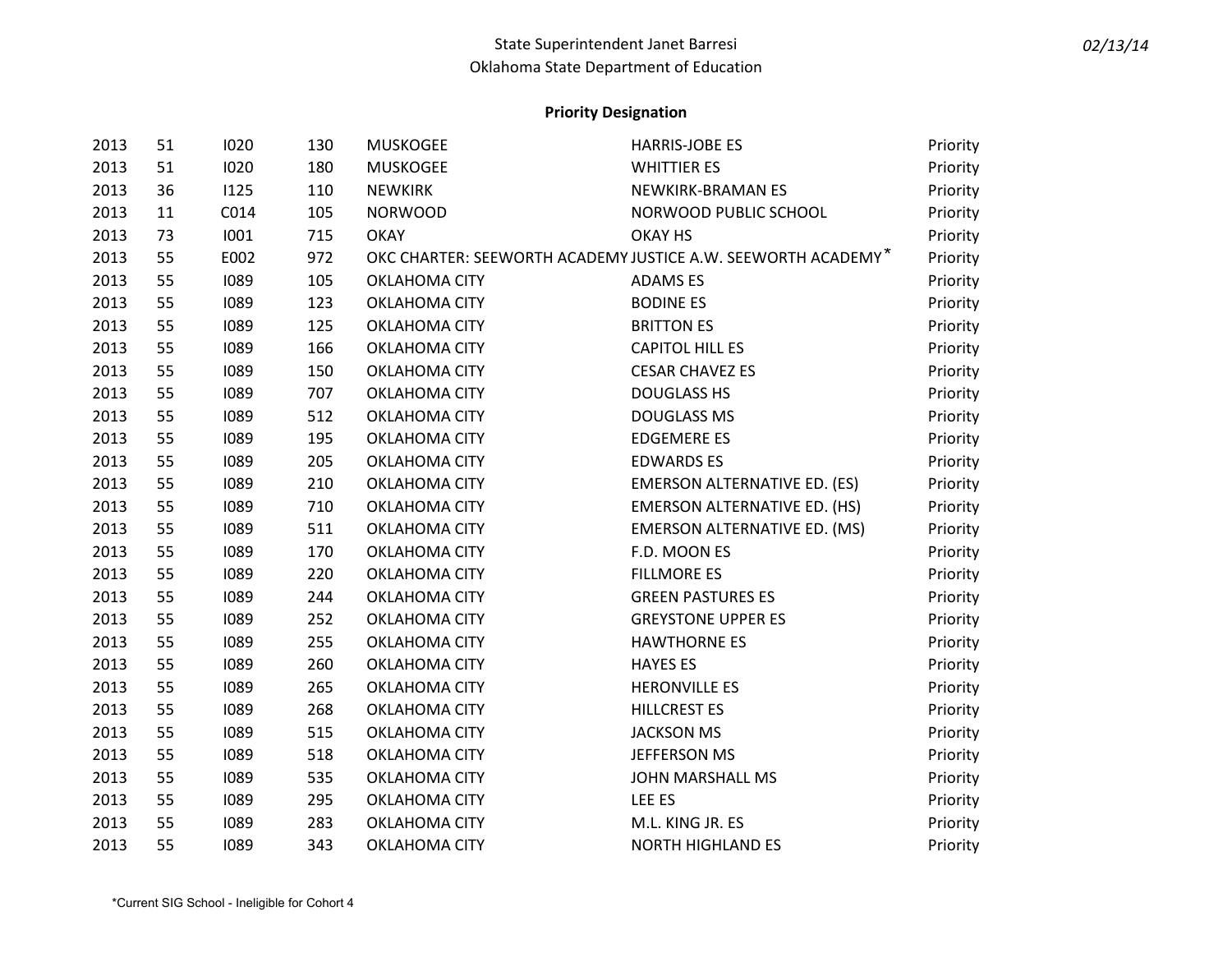| 2013 | 55           | 1089 | 521 | <b>OKLAHOMA CITY</b>        | <b>NORTHEAST MS</b>                 | Priority |
|------|--------------|------|-----|-----------------------------|-------------------------------------|----------|
| 2013 | 55           | 1089 | 344 | OKLAHOMA CITY               | <b>OAKRIDGE ES</b>                  | Priority |
| 2013 | 55           | 1089 | 750 | OKLAHOMA CITY               | OKLAHOMA CENTENNIAL HS*             | Priority |
| 2013 | 55           | 1089 | 540 | OKLAHOMA CITY               | OKLAHOMA CENTENNIAL MS <sup>*</sup> | Priority |
| 2013 | 55           | 1089 | 352 | <b>OKLAHOMA CITY</b>        | PARMELEE ES                         | Priority |
| 2013 | 55           | 1089 | 365 | OKLAHOMA CITY               | PUTNAM HEIGHTS ES                   | Priority |
| 2013 | 55           | 1089 | 385 | OKLAHOMA CITY               | ROCKWOOD ES                         | Priority |
| 2013 | 55           | 1089 | 523 | OKLAHOMA CITY               | ROOSEVELT MS*                       | Priority |
| 2013 | 55           | 1089 | 400 | OKLAHOMA CITY               | SHIDLER ES*                         | Priority |
| 2013 | 55           | 1089 | 407 | OKLAHOMA CITY               | <b>SOUTHERN HILLS ES</b>            | Priority |
| 2013 | 55           | 1089 | 417 | OKLAHOMA CITY               | <b>TELSTAR ES</b>                   | Priority |
| 2013 | 55           | 1089 | 350 | OKLAHOMA CITY               | THELMA R. PARKS ES                  | Priority |
| 2013 | 55           | 1089 | 530 | <b>OKLAHOMA CITY</b>        | <b>WEBSTER MS</b>                   | Priority |
| 2013 | 70           | C009 | 105 | <b>OPTIMA</b>               | OPTIMA PUBLIC SCHOOL                | Priority |
| 2013 | 54           | 1014 | 105 | <b>PADEN</b>                | <b>PADENES</b>                      | Priority |
| 2013 | 25           | 1005 | 105 | PAOLI                       | <b>PAOLIES</b>                      | Priority |
| 2013 | 61           | 1063 | 705 | <b>PITTSBURG</b>            | PITTSBURG HS                        | Priority |
| 2013 | 36           | 1071 | 125 | PONCA CITY                  | <b>LINCOLN ES</b>                   | Priority |
| 2013 | 55           | 1001 | 540 | PUTNAM CITY                 | <b>MAYFIELD MS</b>                  | Priority |
| 2013 | 34           | 1014 | 610 | RINGLING                    | <b>RINGLING JHS</b>                 | Priority |
| 2013 | 55           | G001 | 971 | SANTA FE SOUTH ES (CHARTER) | SANTA FE SOUTH ES (CHARTER)         | Priority |
| 2013 | 67           | 1001 | 110 | SEMINOLE                    | <b>NORTHWOOD ES</b>                 | Priority |
| 2013 | 40           | C004 | 105 | <b>SHADY POINT</b>          | SHADY POINT PUBLIC SCHOOL           | Priority |
| 2013 | 46           | C021 | 105 | SPAVINAW                    | SPAVINAW PUBLIC SCHOOL              | Priority |
| 2013 | $\mathbf{3}$ | 1007 | 705 | <b>STRINGTOWN</b>           | <b>STRINGTOWN HS</b>                | Priority |
| 2013 | 72           | 1001 | 103 | <b>TULSA</b>                | <b>ACADEMY CENTRAL ES</b>           | Priority |
| 2013 | 72           | 1001 | 111 | <b>TULSA</b>                | <b>ANDERSON ES</b>                  | Priority |
| 2013 | 72           | 1001 | 135 | <b>TULSA</b>                | <b>BURROUGHS ES</b>                 | Priority |
| 2013 | 72           | 1001 | 145 | <b>TULSA</b>                | <b>CELIA CLINTON ES</b>             | Priority |
| 2013 | 72           | 1001 | 705 | <b>TULSA</b>                | <b>CENTRAL HS</b>                   | Priority |
| 2013 | 72           | 1001 | 658 | <b>TULSA</b>                | <b>CENTRAL JHS</b>                  | Priority |
| 2013 | 72           | 1001 | 155 | <b>TULSA</b>                | <b>CHOUTEAU ES</b>                  | Priority |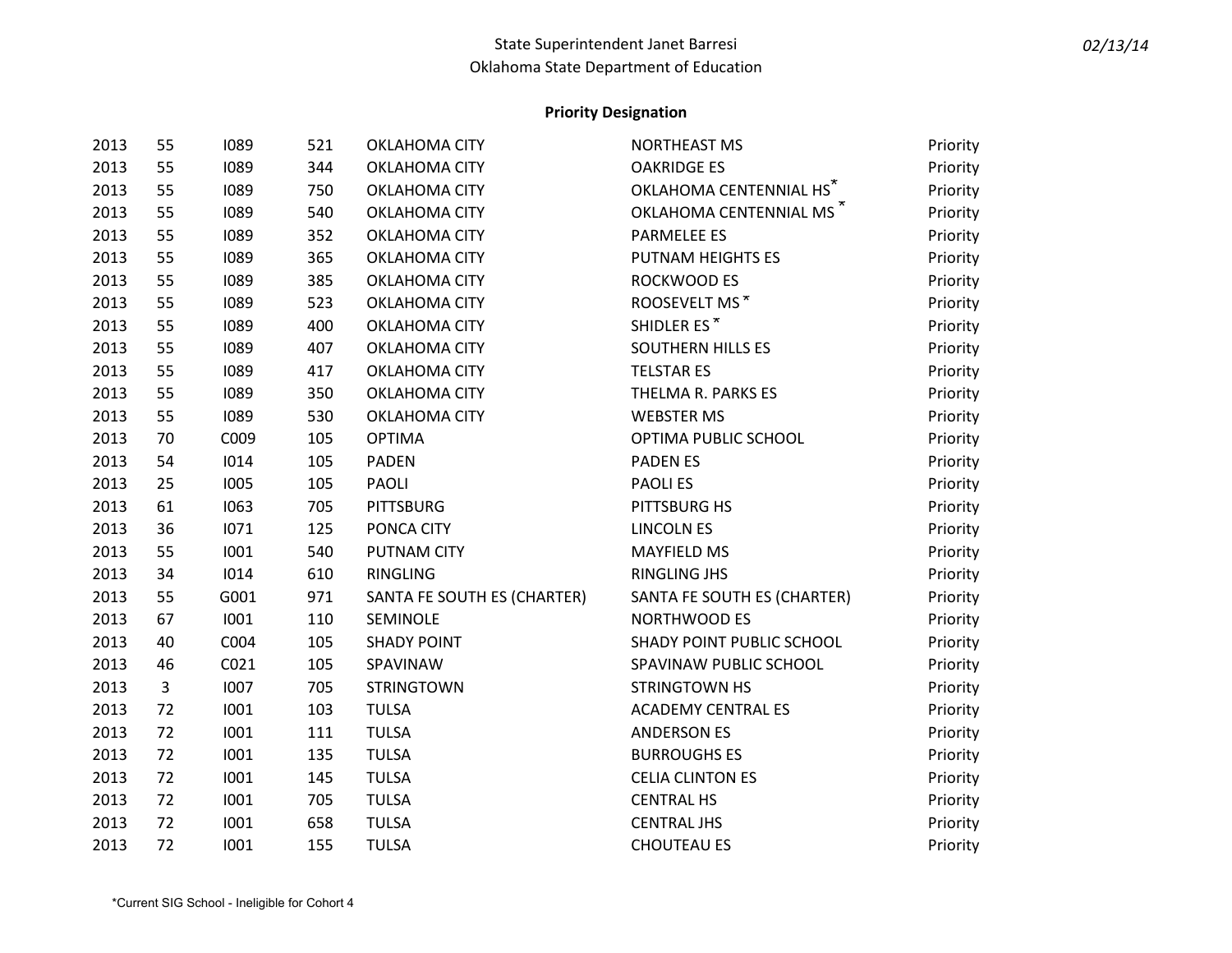| 2013 | 72 | 1001 | 530 | <b>TULSA</b> | <b>CLINTON MS</b>             | Priority |
|------|----|------|-----|--------------|-------------------------------|----------|
| 2013 | 72 | 1001 | 710 | <b>TULSA</b> | <b>EAST CENTRAL HS</b>        | Priority |
| 2013 | 72 | 1001 | 659 | <b>TULSA</b> | <b>EAST CENTRAL JHS</b>       | Priority |
| 2013 | 72 | 1001 | 180 | <b>TULSA</b> | <b>EMERSON ES</b>             | Priority |
| 2013 | 72 | 1001 | 198 | <b>TULSA</b> | <b>GILCREASE ES</b>           | Priority |
| 2013 | 72 | 1001 | 661 | <b>TULSA</b> | <b>HALE JHS</b>               | Priority |
| 2013 | 72 | 1001 | 204 | <b>TULSA</b> | <b>HAMILTON ES</b>            | Priority |
| 2013 | 72 | 1001 | 200 | <b>TULSA</b> | <b>HAWTHORNE ES</b>           | Priority |
| 2013 | 72 | 1001 | 230 | <b>TULSA</b> | <b>JACKSON ES</b>             | Priority |
| 2013 | 72 | 1001 | 245 | <b>TULSA</b> | <b>JONES ES</b>               | Priority |
| 2013 | 72 | 1001 | 251 | <b>TULSA</b> | <b>KENDALL-WHITTIER ES</b>    | Priority |
| 2013 | 72 | 1001 | 252 | <b>TULSA</b> | <b>KERR ES</b>                | Priority |
| 2013 | 72 | 1001 | 255 | <b>TULSA</b> | <b>KEY ES</b>                 | Priority |
| 2013 | 72 | 1001 | 305 | <b>TULSA</b> | <b>MACARTHUR ES</b>           | Priority |
| 2013 | 72 | 1001 | 425 | <b>TULSA</b> | <b>MARK TWAIN ES</b>          | Priority |
| 2013 | 72 | 1001 | 310 | <b>TULSA</b> | <b>MARSHALL ES</b>            | Priority |
| 2013 | 72 | 1001 | 320 | <b>TULSA</b> | <b>MCCLURE ES</b>             | Priority |
| 2013 | 72 | 1001 | 325 | <b>TULSA</b> | <b>MCKINLEY ES</b>            | Priority |
| 2013 | 72 | 1001 | 720 | <b>TULSA</b> | MCLAIN HS FOR SCI./TECHNOLOGY | Priority |
| 2013 | 72 | 1001 | 662 | <b>TULSA</b> | <b>MCLAIN JHS</b>             | Priority |
| 2013 | 72 | 1001 | 663 | <b>TULSA</b> | <b>MEMORIAL JHS</b>           | Priority |
| 2013 | 72 | 1001 | 330 | <b>TULSA</b> | MITCHELL ES                   | Priority |
| 2013 | 72 | 1001 | 715 | <b>TULSA</b> | <b>NATHAN HALE HS</b>         | Priority |
| 2013 | 72 | 1001 | 350 | <b>TULSA</b> | <b>PARK ES</b>                | Priority |
| 2013 | 72 | 1001 | 351 | <b>TULSA</b> | PEARY ES                      | Priority |
| 2013 | 72 | 1001 | 355 | <b>TULSA</b> | <b>PENNES</b>                 | Priority |
| 2013 | 72 | 1001 | 423 | <b>TULSA</b> | PROJECT ACCEPT TRAICE ES      | Priority |
| 2013 | 72 | 1001 | 395 | <b>TULSA</b> | <b>ROBERTSON ES</b>           | Priority |
| 2013 | 72 | 1001 | 405 | <b>TULSA</b> | SEQUOYAH ES                   | Priority |
| 2013 | 72 | 1001 | 410 | <b>TULSA</b> | <b>SKELLY ES</b>              | Priority |
| 2013 | 72 | 1001 | 415 | <b>TULSA</b> | SPRINGDALE ES                 | Priority |
| 2013 | 72 | 1001 | 574 | <b>TULSA</b> | <b>TRAICE MS</b>              | Priority |